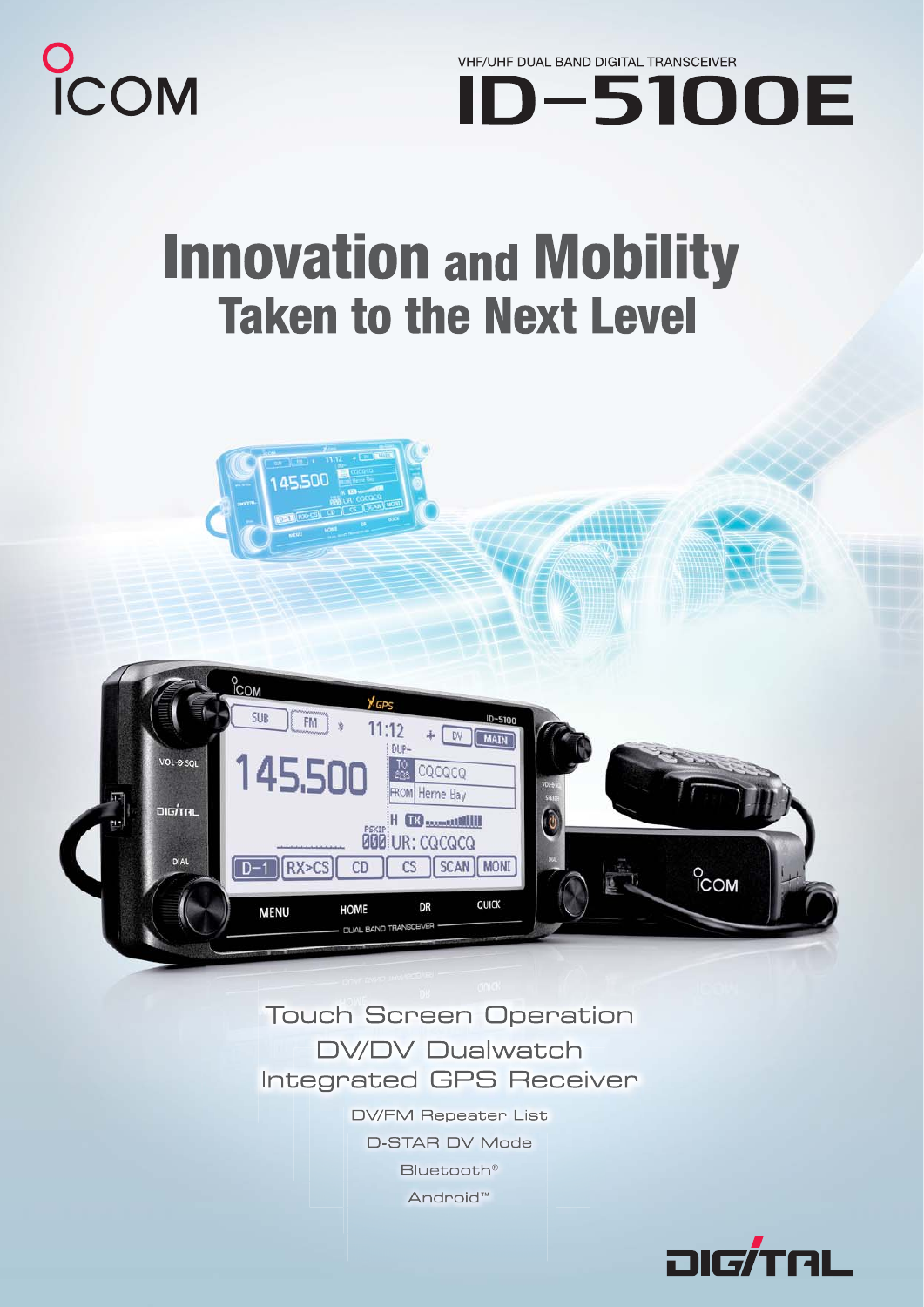

© Google

The RS-MS1A allows you wirelessly connect to the ID-5100E and remotely set DR functions, link with a map application and send/receive messages over the DV mode. In addition, pictures taken by the Android™ device can be transmitted in the DV Fast Data mode or DV mode. \*Optional UT-133/A Bluetooth® unit must be installed in the ID-5100E. \*Some functions may not work properly, depending on Android™ phones and devices used.

The DV/FM repeater list function assists you in accessing nearby repeaters, even when you are visiting an area for the first time. The function searches for a nearby repeater using the repeater memories and GPS position information. To use the automatic repeater list function, the position data of the repeater is required. The ID-5100E will be shipped with a limited number of repeater me

- Enhanced D-PRS functions with object, position, items and weather formats
- Convenient memory contents management using CSV format
- Speech function announces operating frequency, mode and received callsign (DV mode)
- Independent main dial, volume and SQL knobs for A/B bands
- $\bullet^-$ AM airband dualwatch
- CS-5100, programming software supplied
- 50W output power on both VHF and UHF bands

to allow easy reflector operation. **FEREELECT** Use Reflector, link/unlink to Reflector, echo test and repeater information commands are selectable.

#### **RS-MS1A Android™ Application (Free download application from Google Play™)**

**Steps to send a picture over the DV Fast Data mode**

#### **DV/FM Repeater List Function**



#### **Dplus Reflector Linking**

Bluetooth® headset, VS-3 (option) Volume UPVolume DOW PTT switch Programmable buttons

Dplus reflector link commands are added to the DR function

#### **SD Card Slot for Voice and Data Storage**

When used with an SD card, the SD card can store various contents including voice memory, DV auto reply message, TX voice message, QSO log, RX history log and GPS log data. Memory channels, repeater memories and other personal settings can be saved to the SD card and can be loaded to the transceiver.

# **Innovation and Mobility Taken to the Next Level**

## **Integrated GPS Receiver**

| I                          | Use Reflector           |  |  |  |  |  |  |  |  |
|----------------------------|-------------------------|--|--|--|--|--|--|--|--|
|                            | Link to Reflector       |  |  |  |  |  |  |  |  |
|                            | <b>Unlink Reflector</b> |  |  |  |  |  |  |  |  |
|                            | Echo Test               |  |  |  |  |  |  |  |  |
| Reflector commands example |                         |  |  |  |  |  |  |  |  |

la

Vehicle installation example (Using optional MBF-1 mount base and MBA-2 controller bracket)



#### **Other Features**



|              |   |  | ш |   |   |  | Ō | P |  | CLR        |  |
|--------------|---|--|---|---|---|--|---|---|--|------------|--|
|              | G |  | н |   |   |  |   |   |  |            |  |
|              | U |  | B | N | M |  |   |   |  | <b>ENT</b> |  |
| <b>SPACE</b> |   |  |   |   |   |  |   |   |  |            |  |
|              |   |  |   |   |   |  |   |   |  |            |  |

The optional Bluetooth® headset, VS-3 provides hands-free communication and can remotely control the ID-5100E with three programmable buttons.

\* Optional UT-133/A Bluetooth® unit must be installed in the ID-5100E.

#### **VS-3 Bluetooth® Headset**



**Bluetooth® application image**



## **Intuitive Touch Screen Operation**





the controller and shows own position, course, speed and altitude on the display. The GPS position information can be used for exchanging position reports, tracing the GPS log and searching for nearby repeater sites.

The intuitive touch screen interface provides quick and smooth operation. The large 5.5 inch display (320  $\times$  128 pixels) responds naturally to the touch allowing you to change settings, enter frequencies, edit memory channels with ease.

#### **DV Fast Data Mode\***

By using data in place of voice frames, the ID-5100E can transfer data 3.5 times faster (3480 bps) than in the conventional DV mode (with voice). \* The DV Fast Data mode is not compatible with the DV mode low-speed data communication.